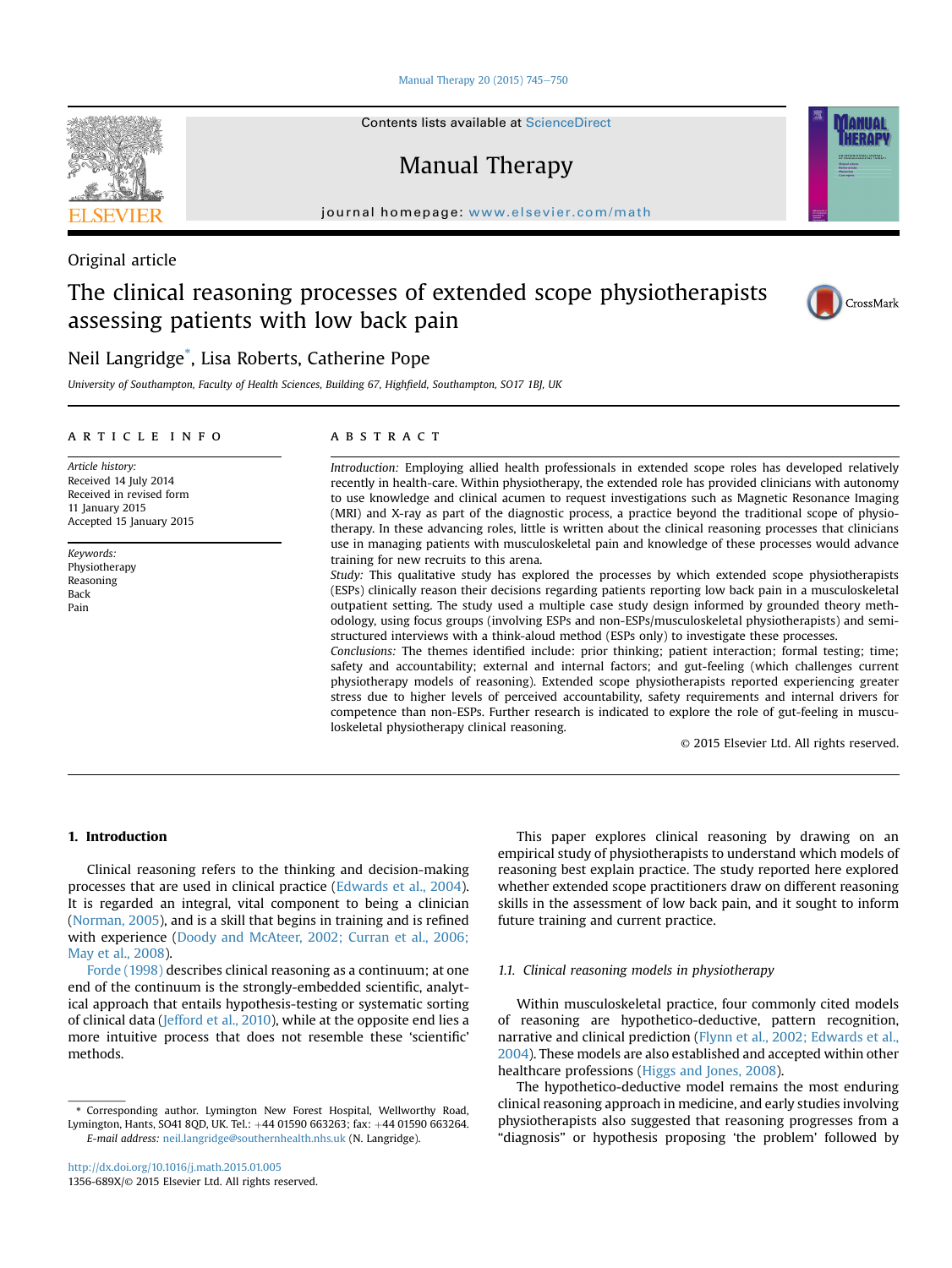testing to rule out different answers ([Payton, 1985\)](#page-5-0). Pattern recognition requires the clinician to make quick assumptions based on memory and experience ([Patel et al., 1997\)](#page-5-0). This model has developed from cognitive psychology and proposes that clinicians use "illness scripts", which are clusters of presentations that are supported by previous experience ([Arocha et al., 1993\)](#page-5-0). Narrative reasoning aims to establish insight into the patients' perspective and story, rather than testing for "cause and effect" [\(Edwards et al.,](#page-5-0) [2004; Banning, 2008\)](#page-5-0). The final model, clinical prediction, describes a reasoning process that identifies common variables within a patient presentation that linked together suggest a successful treatment programme ([Flynn et al., 2002](#page-5-0)).

#### 1.2. Study context

Since 1986, the role of physiotherapists has been extended in response to the need to reduce costs and waiting times for patients ([Daker-White et al., 1999\)](#page-5-0). Extended scope physiotherapists (ESPs) work within a range of services crossing established boundaries of practice between medicine, nursing and allied health professionals ([Gardiner and Turner, 2002; McPherson et al 2006](#page-5-0)). Enhancing pathways to appropriate management has been a key UK government directive [\(DOH, 2006; 2013](#page-5-0)) and in response many services have looked at innovative ways to deliver care, such as providing extended roles, which in turn has fuelled the growth of ESP practice.

Advanced/ESP practitioners are expected to combine clinical reasoning and reflection [\(Dewar, 2010\)](#page-5-0). Understanding how these clinicians formulate decisions is especially important because they represent an increasingly autonomous profession ([Higgs, 1999\)](#page-5-0). The skills demonstrated by ESPs are different from non-ESPs, for example, they may include a triage role, capacity to order investigations, to perform non-physiotherapy procedures such as injections, and refer on to medical and surgical services ([Dawson](#page-5-0) [and Ghazi, 2004\)](#page-5-0).

To capture clinical reasoning practices, the research presented here adopted an interpretive approach which sought to understand the narrative, contextual and interpersonal components of clinical decision-making.

## 2. Methodology and methods

Ethical approval was granted by the Southampton and South West Hampshire Research Ethics Committee (10/HO504/3 phase 1, 11/SC/008 phase 2).

A case study design, informed by grounded theory, was chosen to address the research question 'What are the clinical reasoning processes of extended scope physiotherapists assessing low back pain?".

A case study focuses on a single entity, or a phenomenon which has boundaries that allows it to be explored in detail [\(Miles and](#page-5-0) [Huberman, 1994\)](#page-5-0). This study compared the clinical reasoning processes of ESPs to non-ESPs to develop an understanding of the reasoning processes they used, followed by further analysis of ESP reasoning, using a different method. The study had a two-stage design. Initially, three focus groups were completed, involving both ESPs and non-ESPs in each group, to identify the reasoning processes they used and the differences between the ESPs and non-ESPs. Data from these focus groups informed a second stage of data collection, whereby semi-structured interviews were conducted with ESPs directly after a patient consultation. This method used in this phase was "think-aloud", a qualitative tool used to analyse problem-solving ([MacNeela et al., 2010](#page-5-0)) which aimed to help further interpret the specific reasoning of ESPs in the assessment of patients reporting back pain.

#### 2.1. Participants

For the focus groups, ESPs and non-ESPs were purposively selected at three NHS Trusts located in England. Primary and secondary care services were included to enhance applicability of the findings to the range of services where physiotherapists practice. Each focus group involved six participants, three ESPs and three non-ESPs. The second phase of the study was expanded to cover four further NHS Trusts, to include participants who were not known to the researcher, in an attempt to reduce potential bias in these data. Ten ESPs were recruited for phase two of the study.

#### 2.2. Consent

Managers of musculoskeletal services were approached for the focus group study and were asked to deliver information sheets and consent forms to potential participants. For phase two, managers of ESP spinal clinics were approached in the same way. Participants contacted the lead author and the focus groups/interviews were arranged at a convenient time. Written consent was obtained prior to the focus group or interview.

Participants were included if they were members of the Chartered Society of Physiotherapy, registered with the Health and Care Professions Council and working clinically in the National Health Service (NHS). Physiotherapists undergoing ESP training, and therefore working under supervision, were excluded from both phases of this study.

## 2.3. Data collection

Phase 1: The focus groups were facilitated by the lead author and observed by an independent researcher (who recorded her observations). The focus groups used a topic-guide comprising of open questions covering diagnosis; physical testing and clinical reasoning. They were audio-recorded and transcribed verbatim. Each focus group lasted approximately 40 min. Participants were not given transcripts of the focus group data.

Phase 2: Interviews were scheduled immediately after a participating ESP had completed a clinical assessmentwith a patient in clinic (without the researcher being present). The interview involved reflection on the assessment they had just completed and occurred in the clinic room without the patient present and was audio-recorded. The clinicians had access to their clinical notes from the patient assessment and were asked to talk through their reasoning following the think-aloud process. These interviews lasted approximately 45 min and were transcribed verbatim. Additional field notes (taken by the lead author) were used to clarify the context of the discussion.

#### 2.4. Analysis

Analysis of the data was guided by the principles of grounded theory ([Glazer and Strauss, 1967; Strauss and Corbin, 1990; Charmaz,](#page-5-0)  $2008$ ). Three phases of coding were completed: i) line by line  $$ transcripts were read for an initial overview and each line was then systematically coded and memos identifying the researchers' initial thoughts were made; ii) axial coding, which involved linking and grouping codes from the different data sources; iii) selective coding, which further grouped these codes, identifying and linking to the main emerging themes [\(Charmaz, 2008](#page-5-0)) to produce a theoretical framework. The constant comparison method was used to compare ESP and non-ESP accounts, looking for similarities and differences and highlighting deviant cases. This work was underpinned by regular supervisory review of the emerging interpretations and a process of reflexivity that considered the impact of the researcher upon the data collection and analysis.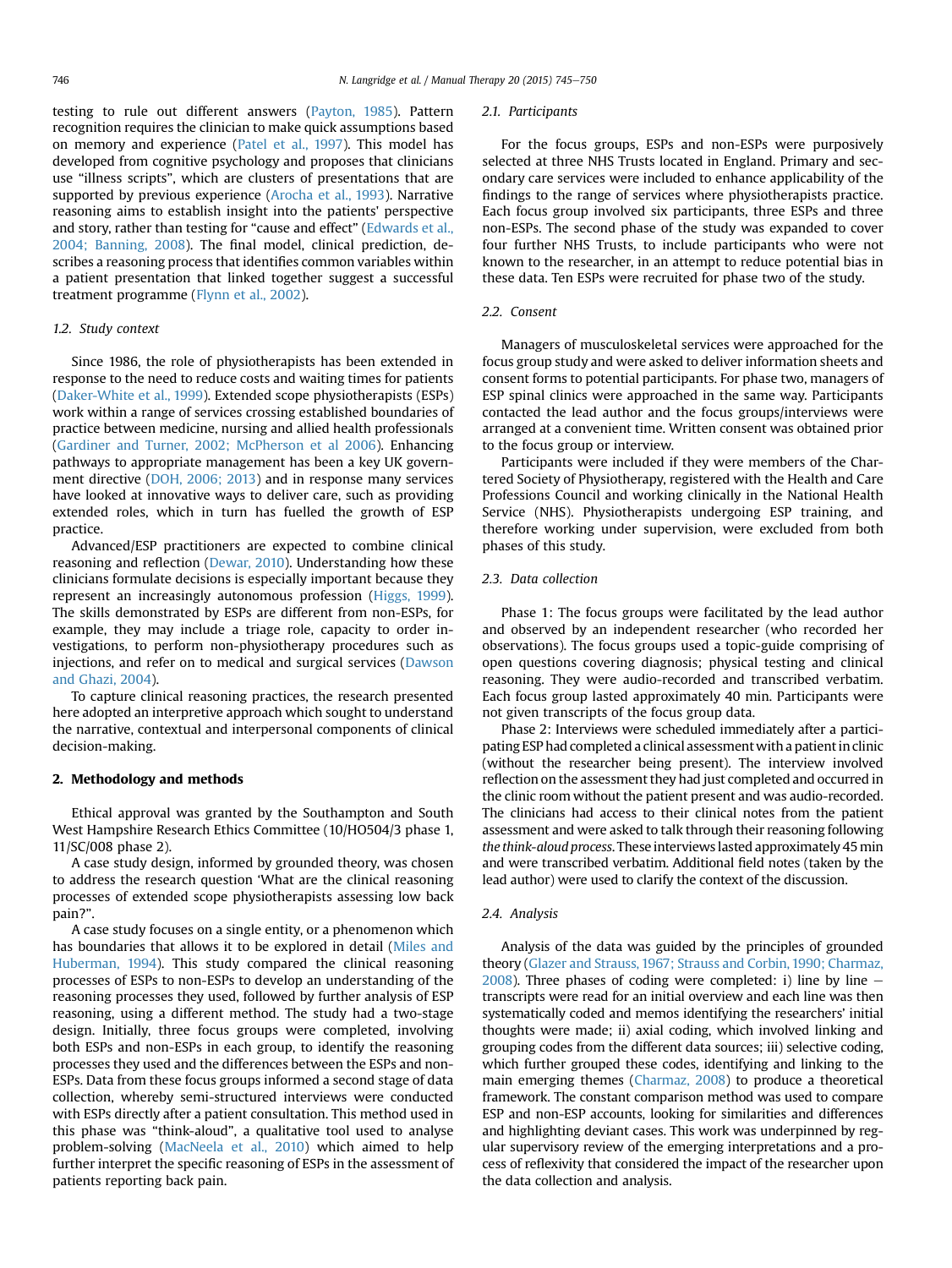<span id="page-2-0"></span>

Fig. 1. Model of ESP clinical reasoning in the assessment of patients with LBP.

## 3. Findings

## 3.1. Demographics  $-$  phase 1 and phase 2

In phase one of the study (focus groups), 18 physiotherapists participated: 5 male and 4 female non-ESPs, with an equivalent number and gender ratio of ESPs. The average years qualified of the male non-ESPs was 5.8 (range  $5-8$ ), female non-ESPs 10.75 (6-13), male ESPs  $14.2$  ( $10-16$ ) and female ESPs  $21.2$  ( $14-28$ ). The female ESPs had been in post for an average of 4.8 years  $(3-10)$  compared to the males at  $6.25(5-7)$  years. In phase two, 4 male and 6 female ESPs were interviewed, 4 working in secondary care, 6 in primary care. The average years qualified as a physiotherapist was 17.1 years  $(11–22)$  and in post as an ESP, 5.6 years  $(2–9)$ . Patients in the clinics were all reporting LBP and associated symptoms such as sciatica and were referred by GPs or physiotherapy colleagues.

The main themes are described below and two pictorial models are developed to explain the inter-relationships between the themes and differences in reasoning processes. The models illustrate an inner cyclical process and two outer influential circles which house the further themes. The models demonstrate a process of gaining information via prior thinking, patient interaction and formal tests. In both ESP and non-ESP reasoning these processes occurred in a similar fashion although as discussed below, subtle differences were noted. The models highlight in particular how 'gut feeling' and "safety and accountability" had a greater influence on ESP reasoning and the larger sections in the model reflect this. The non-ESPs did not highlight specific areas that out-



Fig. 2. Model of non-ESP clinical reasoning in the assessment of patients with LBP.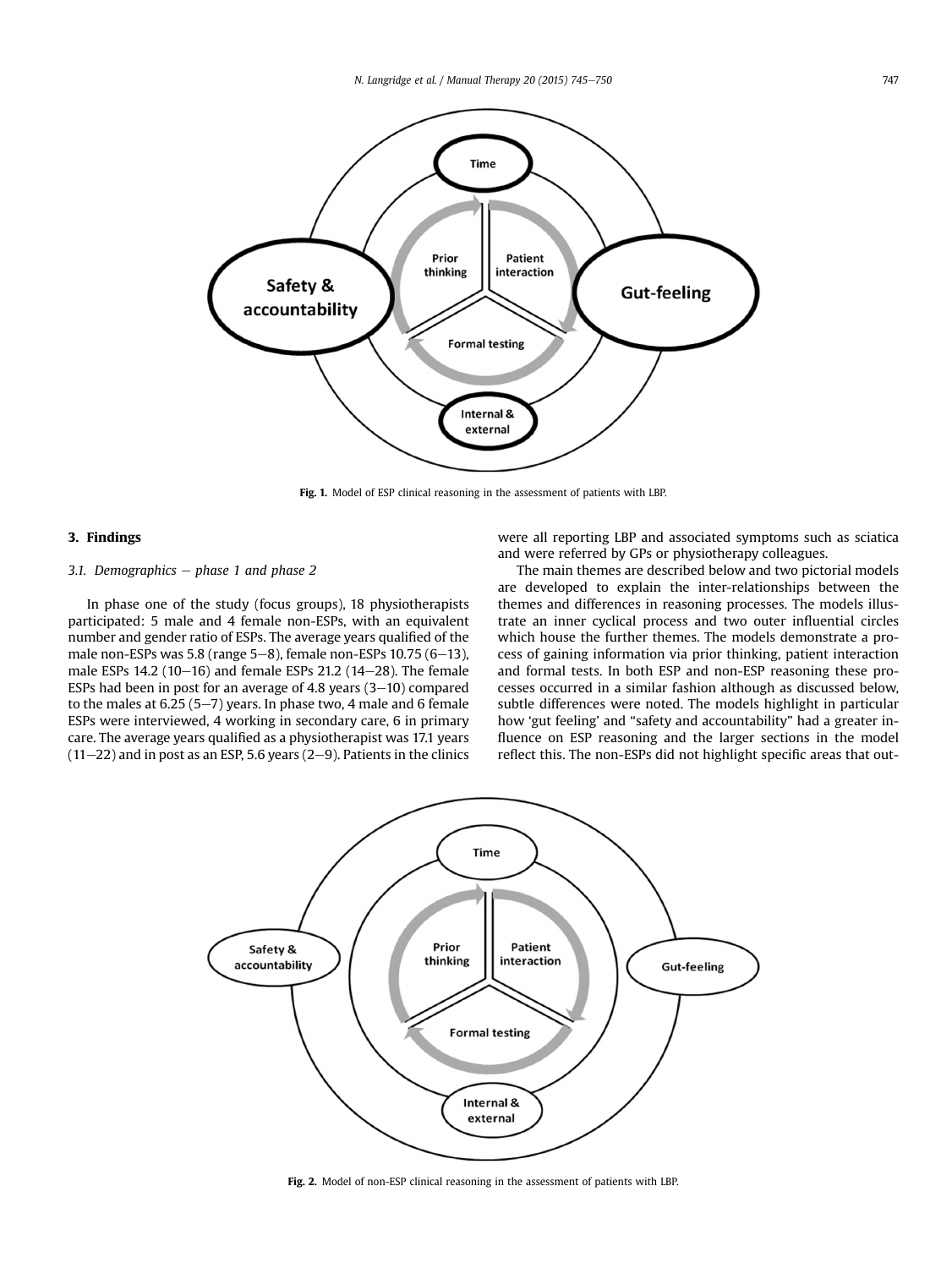weighed others in terms of importance, and so are shown here as fairly equal in standing, whilst the outer circle in the ESP model shows themes with identified greater influence upon the decisionmaking process and subsequently underpinned much of the reasoning in this clinical group. [Figs. 1 and 2.](#page-2-0)

## 3.2. Theme 1: prior thinking

This theme is defined as the use of knowledge gained about the patient or their presenting condition prior to a consultation and comprises two elements.

- 1. Natural knowledge. This is an understanding and appreciation of natural aetiology and biological processes.
- 2. Clinical patterns. This is a form of pattern recognition drawing on memories of clinical signs and symptoms that have been encountered before in similar cases.

Prior thinking is a way of linking the 'expected' to the 'reality' with knowledge and pattern recognition working together to inform the direction and aims of the assessment (i.e. searching for pathology or finding a movement problem). One ESP described the process as drawing on knowledge (clinical impression) with 'feeling' for a relevant pattern (pain mechanism) thus:

"I think working in an ESP clinic could be that my hypotheses, my clinical impression of that patient would start with potential pathology, you know, get a feeling for what I feel is the dominant pain mechanism." FG 1 ESP 642-644

In contrast a non-ESP suggested looking for patterns while assessing movement:

"I might try and do some of my combined movements looking for an opening pattern, moving pattern" FG 2 Non-ESP 278

In both cases the clinician compares their perceived knowledge (what they think they know about a condition) and expectations to what they actually find out about the patient.

## 3.3. Theme 2: patient interaction

This theme encompasses the clinical relationship and mutual understanding that engenders patient confidence in the clinician. Confidence in the clinician allows for the delivery of information in a safe environment and can positively improve outcome [\(Harkapaa](#page-5-0) [et al., 1991; Payton et al., 1998\)](#page-5-0). This involves a narrative reasoning process - listening to the patients' story.

"It could be they've waited 3 months for the appointment so they want to tell you how bad it was and the second time you see them it's actually a lot better and they've unloaded all that." FG 1ESP 456-458

The quote below suggests this listening builds a symbiotic communicative relationship:

"And if you don't listen to them they are hardly likely to listen to you." FG 2 ESP 201

This clinical rapport [\(Leach, 2005](#page-5-0)) appeared to work differently for ESPs and non-ESPs, not least because ESPs often only saw a patient once whereas non-ESPs could build up rapport over several clinical encounters:

"Are we talking about an accumulated rapport or are we talking about a rapport that is established after one assessment… Because you can't compare if you've seen somebody seven times." FG 1 ESP  $464 - 467$ 

Some ESPs felt that rapport in the ESP clinics was vital but others recognised that this was difficult to achieve without several contacts. Rapport seemed to be a variant in the two groups and within the ESP participants. Gaining a rapport very early would seem to be vital in gaining as much from the patient as possible and allowing them to express concerns and worries which would inevitably have a bearing on a successful intervention [\(Street et al., 2009](#page-5-0)). The quotes below highlights perceptions surrounding creating a rapport between ESPs and non-ESPs.

"In extended physio I wouldn't have thought they would expect a rapport." FG 1 ESP 470

"The patient already thinks well I'm going to be seen by a specialist, we (non-ESPs) almost have to work harder to get that rapport in the first place" FG 1 non-ESP  $416-420$ 

## 3.4. Theme 3: formal testing

This theme concerned the use of physical or non-physical tests that aid in the diagnosis and management of a patient. Here physical tests and diagnostic examinations (such as X-ray) are blended with history-taking and prior thinking. Prior thinking and patient interaction were used to inform the selection of tests. One of the key differences in practice between ESPs and non-ESPs was the ability to order investigations and action the results. This created discussion about whether this is a benefit and whether it has changed their reasoning processes. The ESP clinicians felt that the use of investigations created greater objectivity.

"I suppose you can be slightly more objective in the clinic because you've got the aid of diagnostic tests, so if we made an hypothesis and then had some arranged diagnostic tests, when it comes back its confirming a diagnosis." FG ESP 486-488

"She was very restricted in her walking I felt it was probably ideal to go ahead straightaway and do a MRI scan to actually confirm if it was the case of spinal stenosis."  $SSI$  5 20–25

The ESPs appeared to make more use of diagnostic tests, such as MRI, in contrast to physical tests such as the non-ESPs utilised whose clinical decisions were based on findings from patient examination.

"But I might look for stiffness, such as L5/S1, or explore neural tension, try to put it into sub-headings." FG 1 non-ESP 609-612

This may represent a shift in the way ESPs make clinical decisions, and this could lead to potential conflicts in linking radiological data to the clinical findings as these are not well represented the literature with correlation of radiology and symptoms known to be poor ([Videman et al., 2003\)](#page-5-0), for example, in the case of back pain, early use of MRI has been shown to lead to a poorer prognosis, increased chance of disability and greater likelihood of the patient receiving surgery ([Graves et al., 2012a, 2012b](#page-5-0)).

## 3.5. Theme 4: safety and accountability

Safety and accountability incorporates aspects of safe practice, vigilance, and medico-legal issues identified by participants as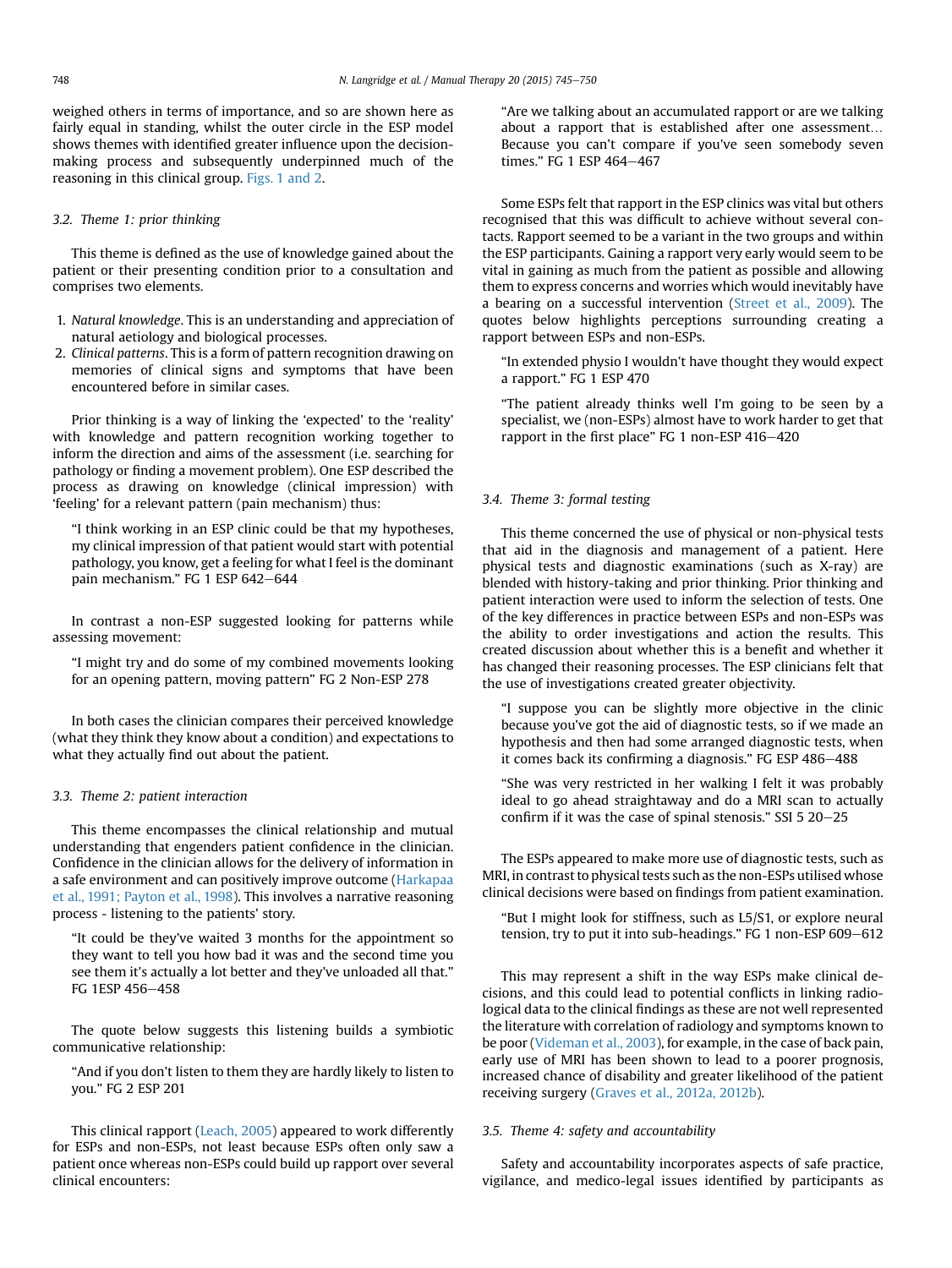influencing their reasoning. There are three main elements within this theme.

- 1. Clinician professional safety. This is composed of the clinicians' awareness of their own professional liability.
- 2. Patient safety. This emphasises perceptions of the clinical safety of the patient which informs decisions.
- 3. Accountability. This element of the theme relates to perceived accountability and is understood differently by ESP clinicians as the quotes below indicate.

"I am more cautious than I would be in a normal physiotherapy." FG 1 ESP 501

"So that legally it does make a difference and our responsibility is to the patient and not to just dump it (sic) on the physio department" FG  $1$  ESP 676-677

The pressure in ESP clinics is demonstrated in this theme. Both the ESPs and non-ESPs are accountable to the patient, GP, commissioners, managers and themselves; however the perceived legal levels of accountability are expressed as higher in the ESP group as was their concerns over safety. It is perhaps arguable that this should not be any different in the groups as the patient reporting low back pain may present to either, but it seems the escalation of care to the ESP leaves the ESP feeling greater pressure to not miss anything significant.

## 3.6. Theme 5: external and internal factors

External influences included indirect elements of reasoning processes such as national policy, finance constraints or NHS Trust directives. Internal factors included clinician perceptions of themselves, and awareness of how others view them. Each of these affected their decisions.

"I did work in an environment once where they were actually trying to restrict the number of X-rays, that was not easy to deal with." SSI 5 293-295

"I mean sometimes I feel like I am de-skilling as a physio. I think there can be a lack of appropriate support." SSI 2 349

ESPs suggested that internal and external factors negatively impacted upon their clinical decision-making. There was a sense that the ESPs had to justify themselves within a medical environment as well as within a therapeutic one, hence the concern regarding becoming de-skilled. Requesting radiology is expensive and carries risk, the extended role places the ESP in an environment housing greater scrutiny and so places increased pressure upon decision-making.

## 3.7. Theme 6: gut-feeling

Gut-feeling is defined in this research as a sub-conscious process of thought, causing a physical reaction in the clinician which is linked to fear and concern, which in turn generates or supports a clinical decision or action. This was especially important to ESPs

"Gut feeling is perhaps just another term for experience isn't it? I can't remember having too many gut feelings when I started working." FG 2 non-ESP 513-514

For the ESPs, gut-feeling was central to their reasoning processes. For example in drawing on prior thinking, the clinician makes a judgement based on expectation, but for the ESPs this was generated through clinical assumptions, based on limited clinical data available prior to the examination.

"I can't learn gut feeling, so I don't know, I think maybe gut feeling is the things that we identify but aren't conscious that we've identified them maybe." SSI 3 148-151

"There must be a kind of physical reaction or there must be signs in the presentation that are giving us that gut feeling but maybe we just haven't consciously identified what they are." SSI 3  $153 - 155$ 

ESP clinicians described ways in which formal assessment procedures are developed within an automatic/intuitive rather than deliberate, rule-based and analytical process [\(Bleakley et al., 2003\)](#page-5-0). They then used experiential knowledge to inform the choice of tests to confirm this hunch or intuition.

"We shouldn't really rely on gut feeling, they should be confirmed" Focus group 2 ESP 544-546

This theme played a supportive component in the ESP model. It played a part in how the ESPs considered the patient, the tests and their interpretation, the levels of pressure and safety and helped when time was paramount. Although at times the ESPs were uncomfortable about its relevancy they recognised its use far more than the non-ESPs, but were reticent about it as it seemed far removed from an analytical process, which they felt gave them greater support when justifying their processes within and outside the profession. It seemed to underpin much of what the ESPs did, and was the driver of many cases when a need to make a decision concerned the clinician but they were not clear why. They used this "feeling" to support a decision that they felt was critical, or perhaps needed significant consideration to the presentation.

## 3.8. Theme 7: time

The data concerning time suggested that it had a significant impact on clinical reasoning. A lack of time to build a therapeutic relationship was linked to pressure surrounding the lack of time to re-evaluate and therefore support a working diagnosis. The building of rapport in non-ESP practice occurred over a period of patient treatments, whereas the ESP typically saw the patient once. Lack of time was a key part of the external/internal pressures facing ESPs and one that ESPs found difficult to deal with;

"And then the time frames of assessing I find stressful" SSI 1 409

Having less time meant greater reliance on experience, gutfeeling and fast interpretation.

## 4. Discussion

This research has identified seven themes surrounding clinical reasoning in the assessment of patients reporting low back pain. This analysis provides a novel framework for clinicians, students, educators and health managers that highlights the components of physiotherapists' reasoning and some important differences between ESP and non-ESP practice. Safety and accountability play a relevant part in how the ESP clinician considers the importance of their role and increases these clinicians' levels of anxiety. This particular pressure is not acknowledged by previous clinical reasoning models such as [Jones \(1995, 1997\), Butler \(2000\); Jones](#page-5-0) [and Rivett \(2004\)](#page-5-0). The analysis here also recognises that internal